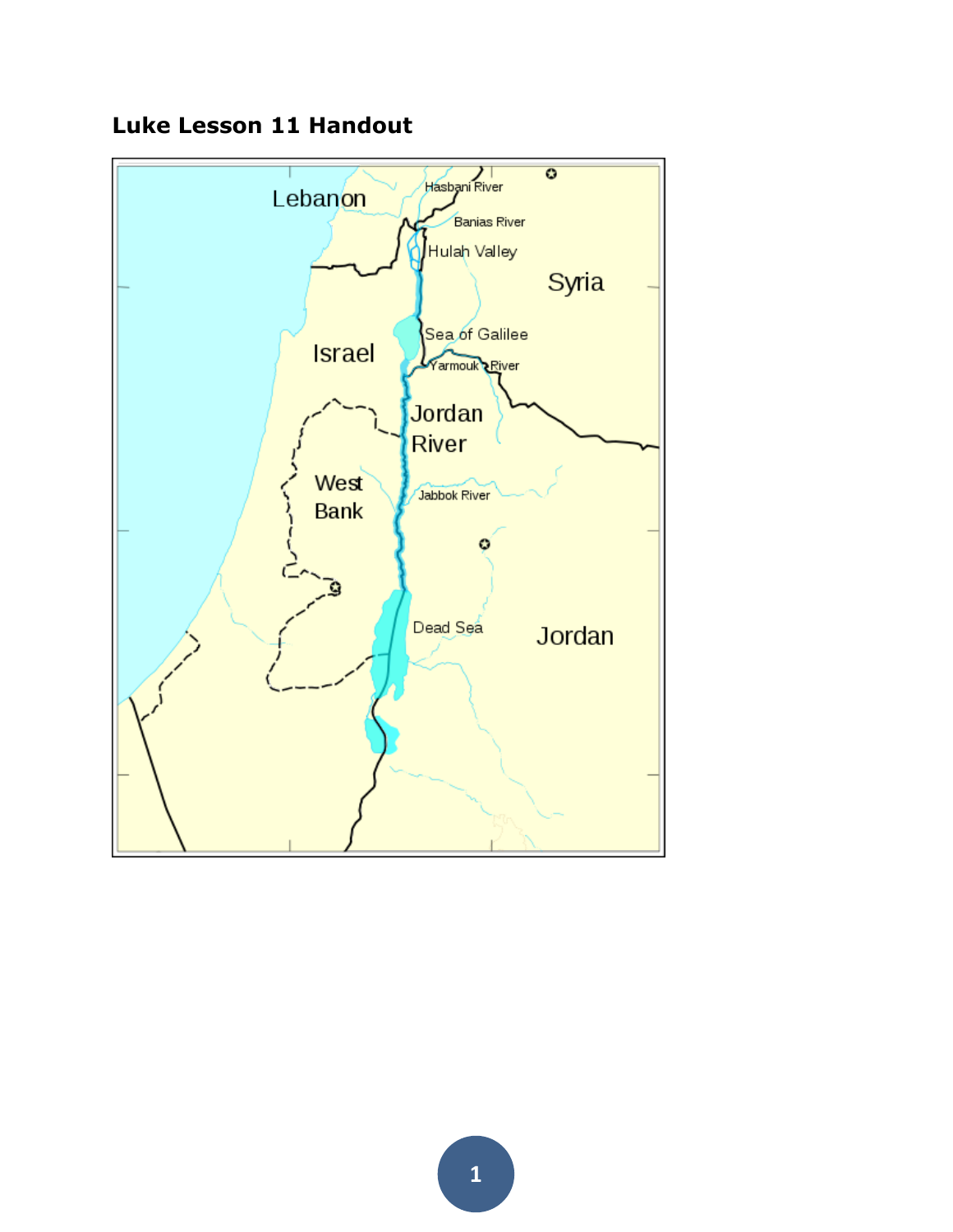

**Archeologists believe that they have uncovered the Baptism Site where, according to the Bible, John baptized Jesus in the Jordan River.**

## **[David Bjorgen](http://commons.wikimedia.org/wiki/User:Cybjorg)**

Author Doug Mendenhall shares a brief parable that should cause all of us to pause and reflect:

Jesus called the other day to say he was passing through and [wondered if] he could spend a day or two with us.

I said, "Sure. Love to see you. When will you hit town?"

I mean, it's Jesus, you know, and it's not every day you get the chance to visit with him. It's not like it's your in-laws and you have to stop and decide whether the advantages outweigh your having to move to the sleeper sofa.

That's when Jesus told me he was actually at a convenience store out by the interstate.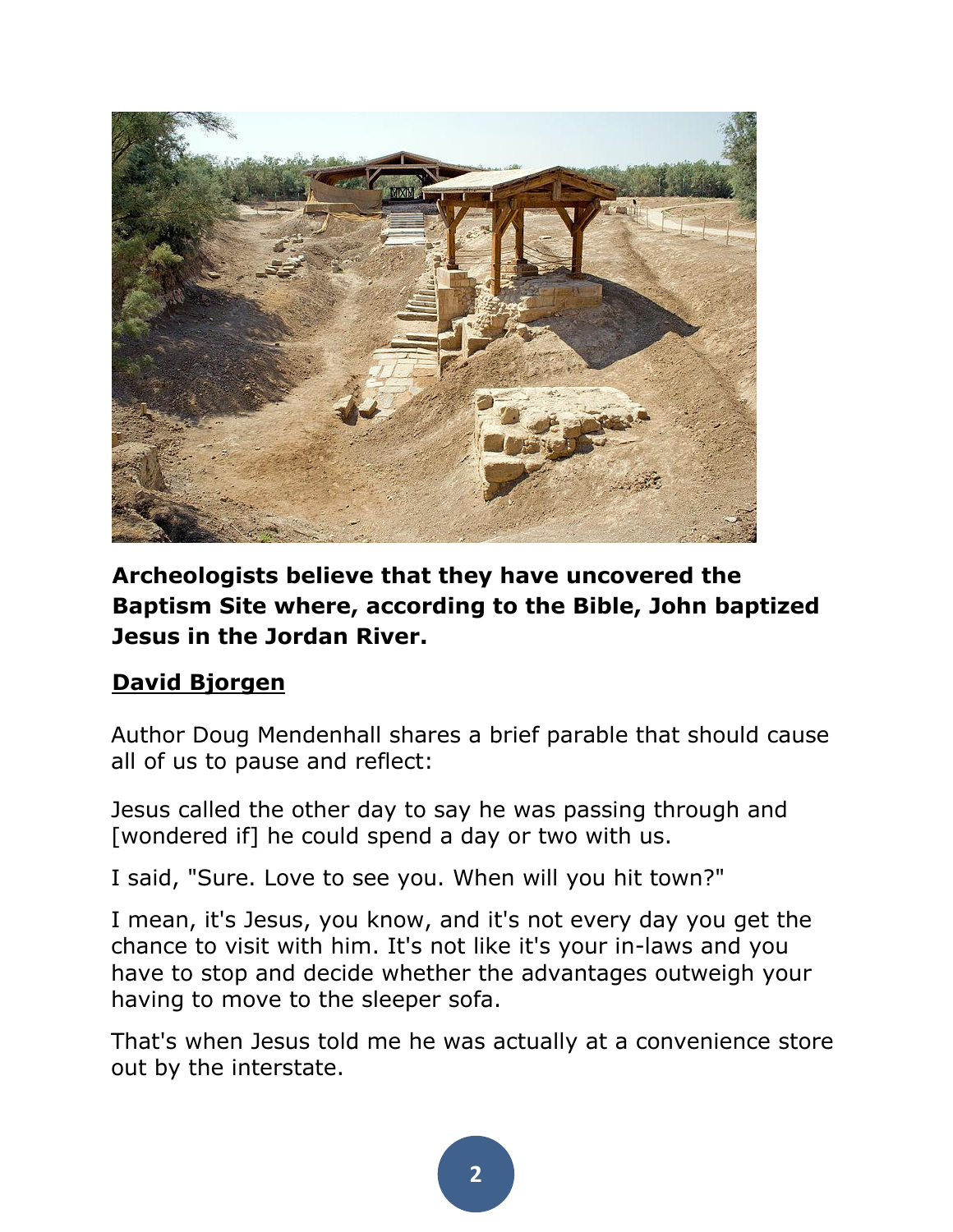I must have gotten that Bambi-in-headlights look, because my wife hissed, "What is it? What's wrong? Who is that?"

So I covered the receiver and told her Jesus was going to arrive in eight minutes, and she ran out of the room and started giving guidance to the kids—in that effective way that Marine drill instructors give guidance to recruits. …

My mind was already racing with what needed to be done in the next eight—no seven—minutes so Jesus wouldn't think we were reprobate loser slobs.

I turned off the TV in the den, which was blaring some weird scary movie I'd been half watching. But I could still hear screams from our bedroom, so I turned off the reality show it was tuned to. Plus, I turned off the kids' set out on the sun porch, because I didn't want to have to explain *Jon & Kate Plus Eight* to Jesus, either, six minutes from now.

My wife had already thinned out the magazines that had been accumulating on the coffee table. She put *Christianity Today* on top for a good first impression. Five minutes to go.

I looked out the front window, but the yard actually looked great thanks to my long, hard work, so I let it go. What could I improve in four minutes anyway?

I did notice the mail had come, so I ran out to grab it. Mostly it was Netflix envelopes and a bunch of catalogs tied into recent purchases, so I stuffed it back in the box. Jesus doesn't need to get the wrong idea—three minutes from now—about how much on-line shopping we do.

I ran back in and picked up a bunch of shoes left by the door. Tried to stuff them in the front closet, but it was overflowing with heavy coats and work coats and snow coats and pretty coats and raincoats and extra coats. We live in the South; why'd we buy so many coats? I squeezed the shoes in with two minutes to go.

I plumped up sofa pillows, my wife tossed dishes into the sink, I scolded the kids, and she shooed the dog. With one minute left I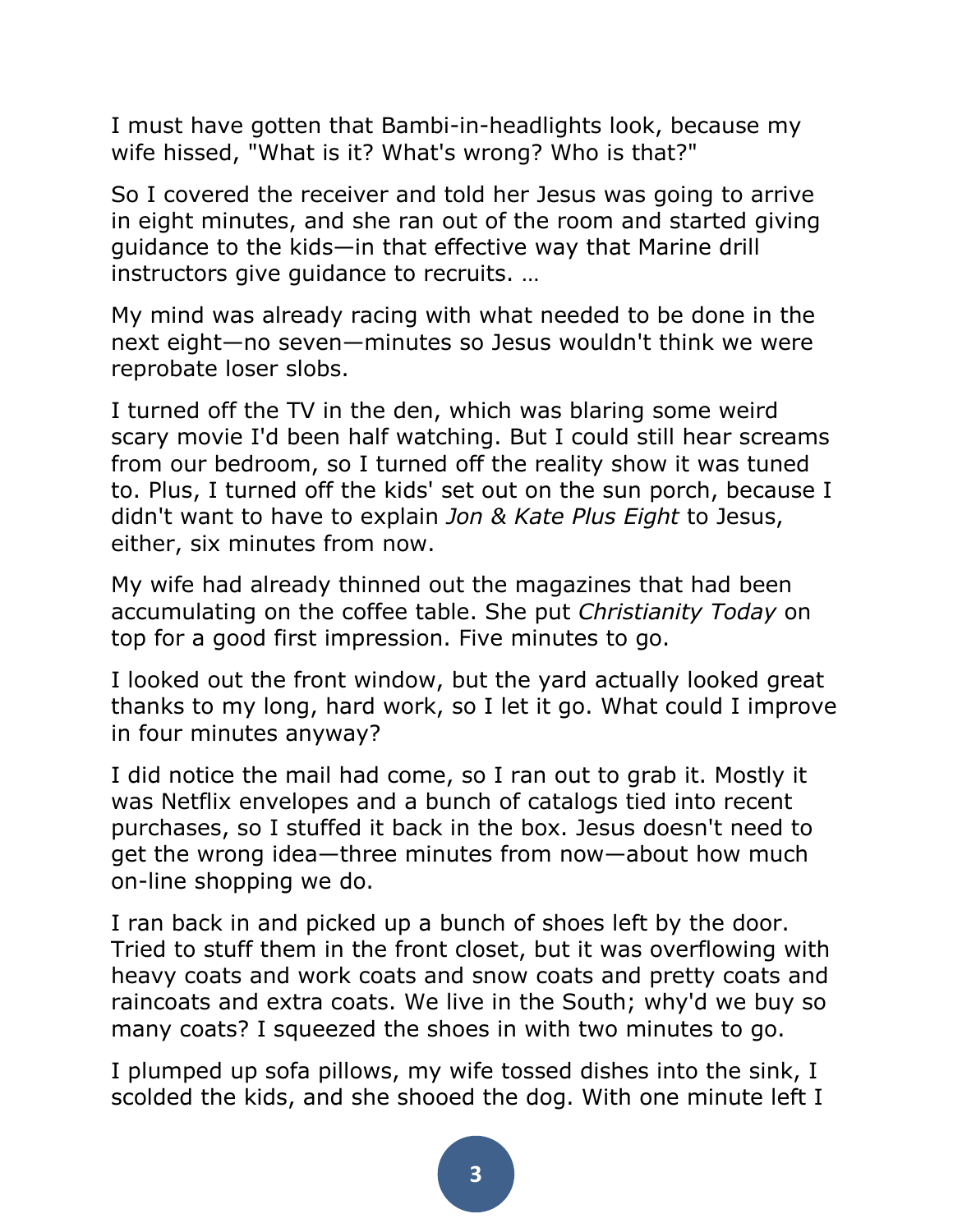realized something important: Getting ready for a visit from Jesus is not an eight-minute job.

Then the doorbell rang.

*Used with permission from author.*

#### **1 of 1**

*Doug Mendenhall, "Getting Prepared for the Arrival of Jesus," www.reporternews.com (9-24-09); submitted by Kevin Miller, executive vice president, Christianity Today International*

## **Luke 3:10–20 (NASB95)**

**<sup>10</sup>And the crowds were questioning him, saying, "Then what shall we do?"** 

**<sup>11</sup>And he would answer and say to them, "The man who has two tunics is to share with him who has none; and he who has food is to do likewise."** 

**<sup>12</sup>And some tax collectors also came to be baptized, and they said to him, "Teacher, what shall we do?"** 

**<sup>13</sup>And he said to them, "Collect no more than what you have been ordered to."** 

**<sup>14</sup>Some soldiers were questioning him, saying, "And what about us, what shall we do?" And he said to them, "Do not take money from anyone by force, or accuse anyone falsely, and be content with your wages."** 

**<sup>15</sup>Now while the people were in a state of expectation and all were wondering in their hearts about John, as to whether he was the Christ,** 

**<sup>16</sup>John answered and said to them all, "As for me, I baptize you with water; but One is coming who is mightier than I, and I am not fit to untie the thong of His sandals; He will baptize you with the Holy Spirit and fire.**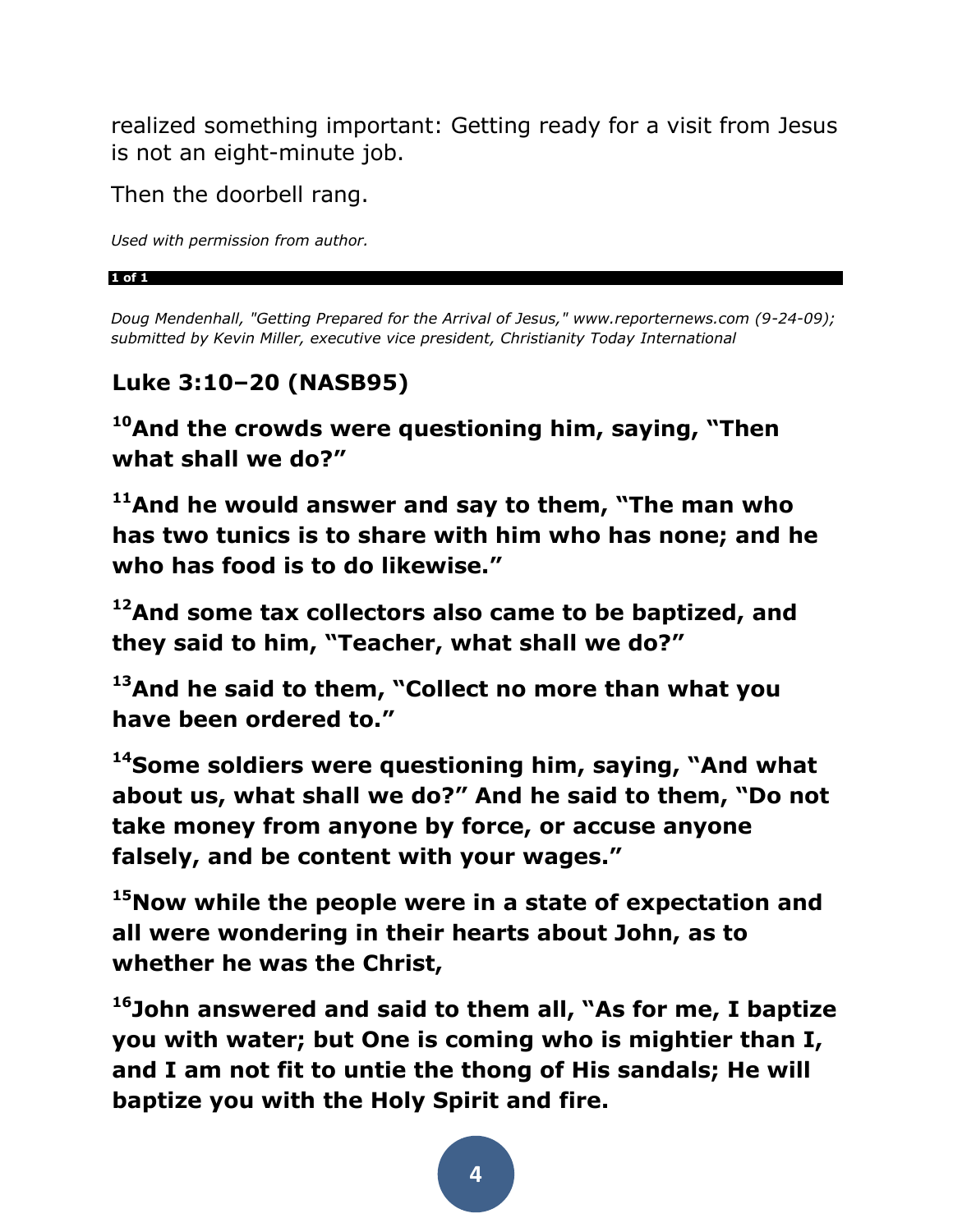# **<sup>17</sup>"His winnowing fork is in His hand to thoroughly clear His threshing floor, and to gather the wheat into His barn; but He will burn up the chaff with unquenchable fire."**

# **John uses this analogy of wheat and chaff.**

**Wind winnowing** is an [agricultural](http://en.wikipedia.org/wiki/Agriculture) method developed by ancient cultures for separating [grain](http://en.wikipedia.org/wiki/Cereal) from [chaff.](http://en.wikipedia.org/wiki/Chaff) It is also used to remove [weevils](http://en.wikipedia.org/wiki/Weevils) or other pests from stored grain. In its simplest form it involves throwing the mixture into the air so that the wind blows away the lighter chaff, while the heavier grains fall back down for recovery. Techniques included using a winnowing fan (a shaped basket shaken to raise the chaff) or using a tool (a [winnowing fork](http://en.wikipedia.org/wiki/Winnowing_fork) or shovel) on a pile of harvested grain.

# **<sup>18</sup>So with many other exhortations he preached the gospel to the people.**

**<sup>19</sup>But when Herod the tetrarch was reprimanded by him because of Herodias, his brother's wife, and because of all the wicked things which Herod had done,** 

**<sup>20</sup>Herod also added this to them all: he locked John up in prison.** 

**Matthew 14:3–12 (NASB95)** 

**<sup>3</sup>For when Herod had John arrested, he bound him and put him in prison because of Herodias, the wife of his brother Philip.** 

**<sup>4</sup>For John had been saying to him, "It is not lawful for you to have her."** 

**<sup>5</sup>Although Herod wanted to put him to death, he feared the crowd, because they regarded John as a prophet.** 

**<sup>6</sup>But when Herod's birthday came, the daughter of Herodias danced before them and pleased Herod,**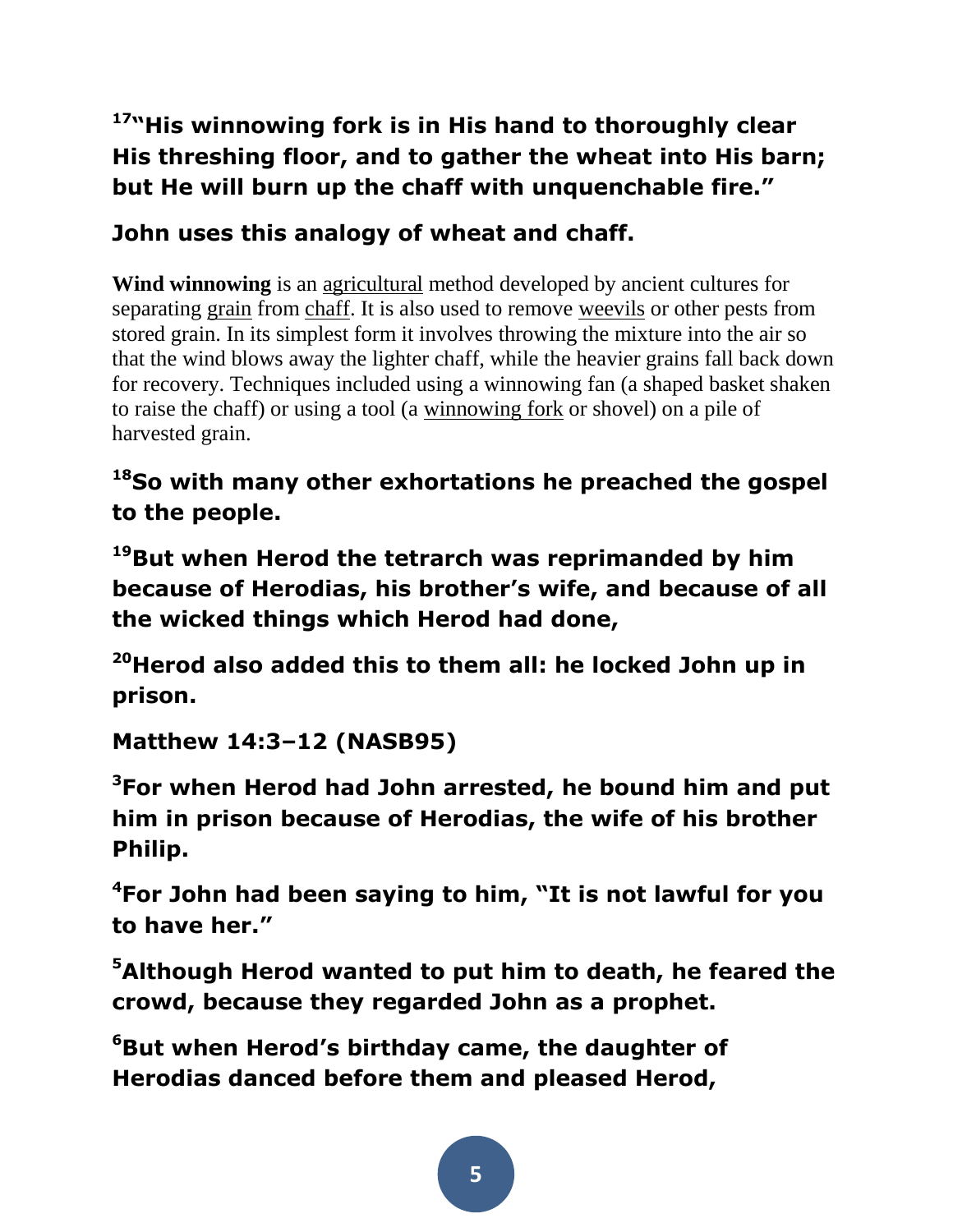**7 so much that he promised with an oath to give her whatever she asked.** 

**<sup>8</sup>Having been prompted by her mother, she said, "Give me here on a platter the head of John the Baptist."** 

**<sup>9</sup>Although he was grieved, the king commanded it to be given because of his oaths, and because of his dinner guests.** 

**<sup>10</sup>He sent and had John beheaded in the prison.** 

**\_\_\_\_\_\_\_\_\_\_\_\_\_\_\_\_\_\_\_\_\_\_\_\_\_\_\_\_\_\_\_\_\_\_\_\_\_\_\_**

**<sup>11</sup>And his head was brought on a platter and given to the girl, and she brought it to her mother.** 

**<sup>12</sup>His disciples came and took away the body and buried it; and they went and reported to Jesus.** 

#### **William Tyndale**

**Most known for his translation of the Bible into English, William Tyndale was a reformer who stood against many teachings of the Catholic Church and opposed King Henry VIII's divorce, which was one of the major issues in the Reformation. Tyndale's English translation of the Bible was the first to draw significantly from the original languages.**

**Tyndale was choked to [death](http://www.whatchristianswanttoknow.com/bible-verses-about-death/) while tied to the stake and then his dead body was burned.**

**Dietrich Bonhoeffer**

**Pastor Dietrich Bonhoeffer was executed on June 9, 1945. I hesitated to include Bonhoeffer in this list because he was not martyred strictly for his Christian beliefs. He was executed because of his involvement in the July 20 Plot to kill Adolf Hitler. Bonhoeffer staunchly opposed Hitler's**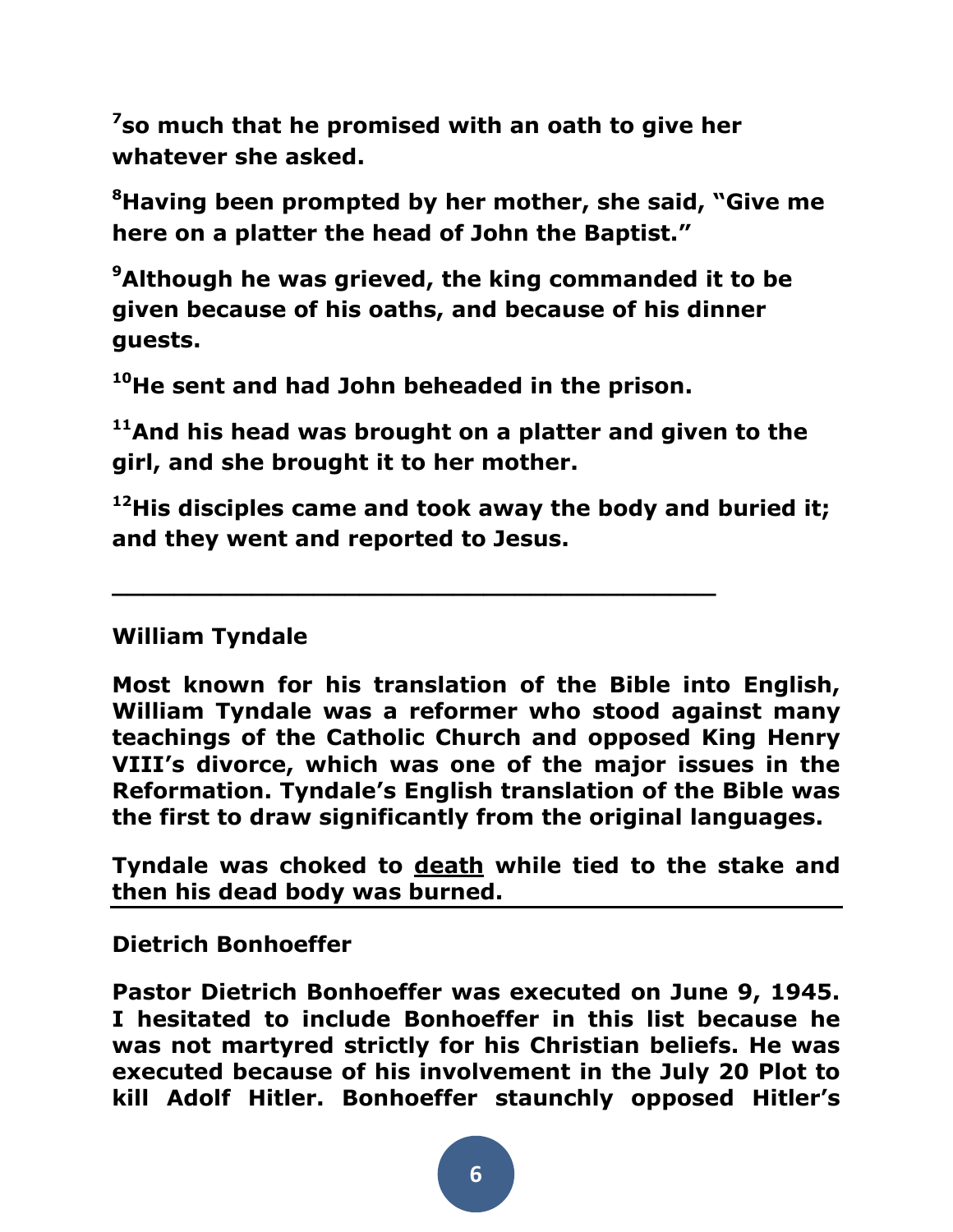**treatment of the Jews. As a Christian pastor he could not sit idly by and watch the murder of so many men and women.**

**Dietrich Bonhoeffer was hanged just two weeks before soldiers from the United States liberated the concentration camp in which he was held.**

**Jim Elliot and Four Missionary Friends**

**Jim Elliot, along with four of his missionary colleagues was killed on January 8, 1956 while trying to establish contact with the Auca Indians in Ecuador (now known as the Waodani people). Jim Elliot, Nate Saint, Ed McCully, Pete Flemming and Roger Youderian had been working to make friendly contact with the Auca tribe which they had seen from the air. Though they had only met one tribesman face to face, they had participated in trades with the Auca from a plane to ground system. When Elliot and his friends landed on a river beach on that fateful January day they were slaughtered by the waiting men.**

**Their deaths were not in vain though. The widows continued to try and make peaceful contact and eventually won the hearts of the tribe. God has used this recent missionary martyr story to inspire new generations of missionaries willing to give their lives for what they believe.**

**Hebrews 11:36–40 (AMP)** 

**<sup>36</sup>Others had to suffer the trial of mocking and scourging and even chains and imprisonment.** 

**<sup>37</sup>They were stoned to death; they were lured with tempting offers [to renounce their faith]; they were sawn asunder; they were slaughtered by the sword; [while they were alive] they had to go about wrapped in the skins of**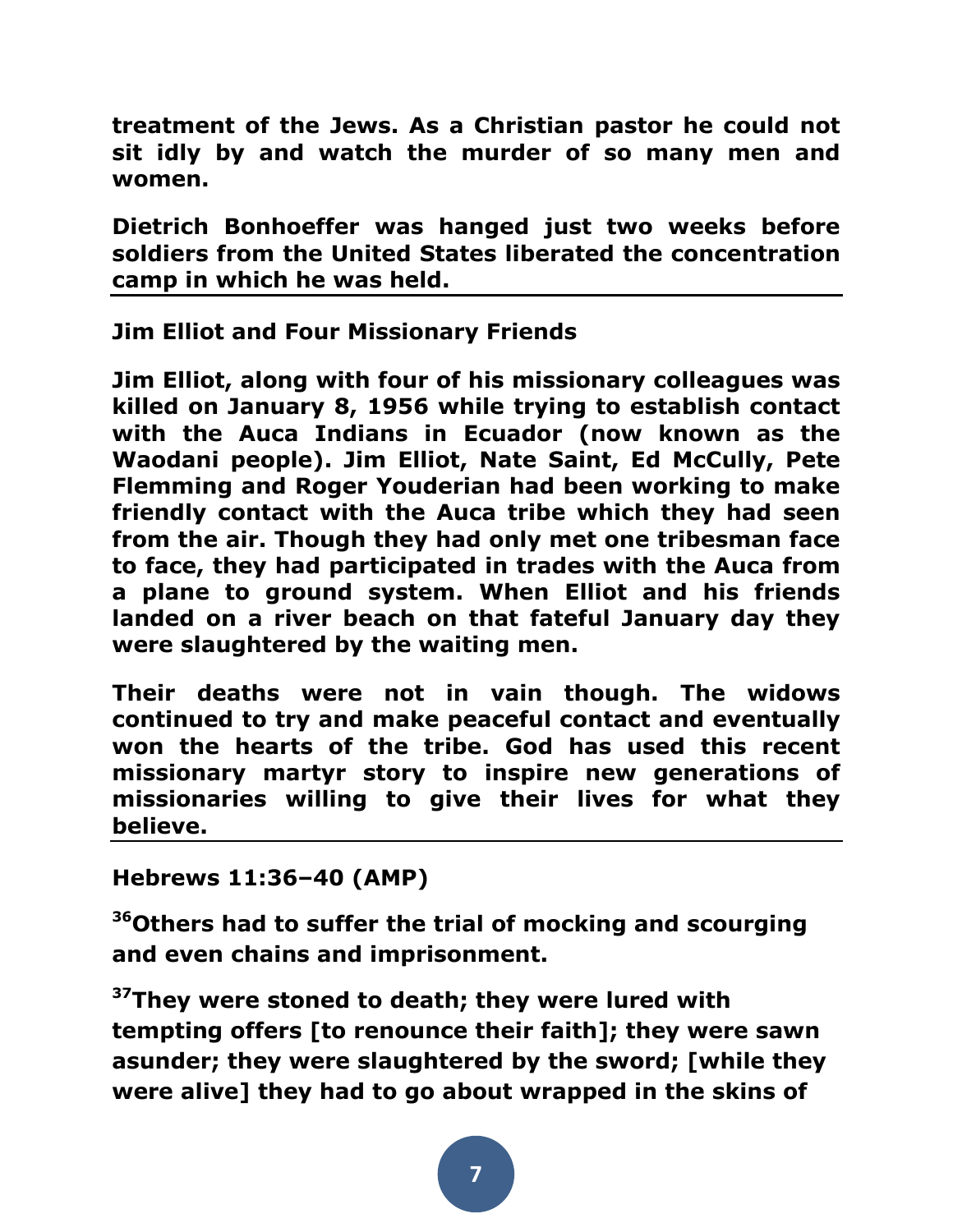**sheep and goats, utterly destitute, oppressed, cruelly treated—**

**<sup>38</sup>[Men] of whom the world was not worthy—roaming over the desolate places and the mountains, and [living] in caves and caverns and holes of the earth.** 

**<sup>39</sup>And all of these, though they won divine approval by [means of] their faith, did not receive the fulfillment of what was promised,** 

**<sup>40</sup>Because God had us in mind and had something better and greater in view for us, so that they [these heroes and heroines of faith] should not come to perfection apart from us [before we could join them].** 

**Luke 3:21–22 (NASB95)** 

**<sup>21</sup>Now when all the people were baptized, Jesus was also** 

**<sup>22</sup>and the Holy Spirit descended upon Him in bodily form like a dove, and a voice came out of heaven, "You are My beloved Son, in You I am well-pleased."**

**Matthew 3:13–15 (NASB95)** 

**<sup>13</sup>Then Jesus arrived from Galilee at the Jordan coming to John, to be baptized by him.** 

**<sup>14</sup>But John tried to prevent Him, saying, "I have need to be baptized by You, and do You come to me?"** 

**<sup>15</sup>But Jesus answering said to him, "Permit it at this time; for in this way it is fitting for us to fulfill all righteousness." Then he permitted Him.** 

Randy Frazee - I heard another story of a minister who was doing baptisms and a guy came to be baptized and the minister asked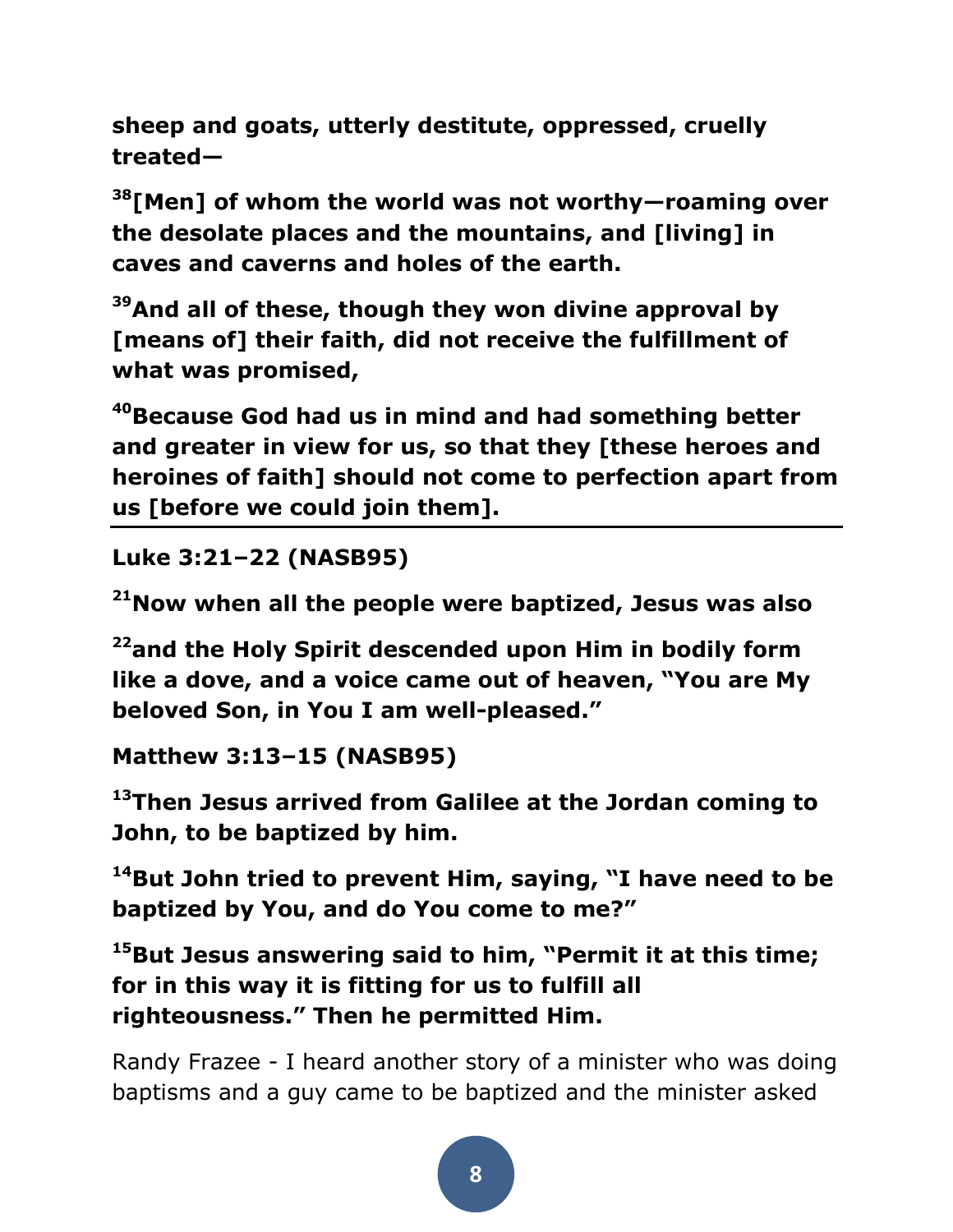him why he wanted to be baptized. And he says, "I'm looking for Jesus." And so the pastor holds him down and brings him up, and he says to him, "Did you find Jesus?" And he said, "Well, no." So he takes him down again, brings him back up and he says, "Did you find Jesus?" He said, "No." Takes him down a third time and brings him back up, and he said, "Did you find Jesus?" And the guy finally says, "Pastor, I don't think he's down there."

# **Matthew 28:18–20 (NASB95)**

**<sup>18</sup>And Jesus came up and spoke to them, saying, "All authority has been given to Me in heaven and on earth.** 

**<sup>19</sup>"Go therefore and make disciples of all the nations, baptizing them in the name of the Father and the Son and the Holy Spirit,** 

**<sup>20</sup>teaching them to observe all that I commanded you; and lo, I am with you always, even to the end of the age."** 

## **Romans 6:3–7 (NASB95)**

**<sup>3</sup>Or do you not know that all of us who have been baptized into Christ Jesus have been baptized into His death?** 

**<sup>4</sup>Therefore we have been buried with Him through baptism into death, so that as Christ was raised from the dead through the glory of the Father, so we too might walk in newness of life.** 

**<sup>5</sup>For if we have become united with Him in the likeness of His death, certainly we shall also be in the likeness of His resurrection,** 

**<sup>6</sup>knowing this, that our old self was crucified with Him, in order that our body of sin might be done away with, so that we would no longer be slaves to sin;**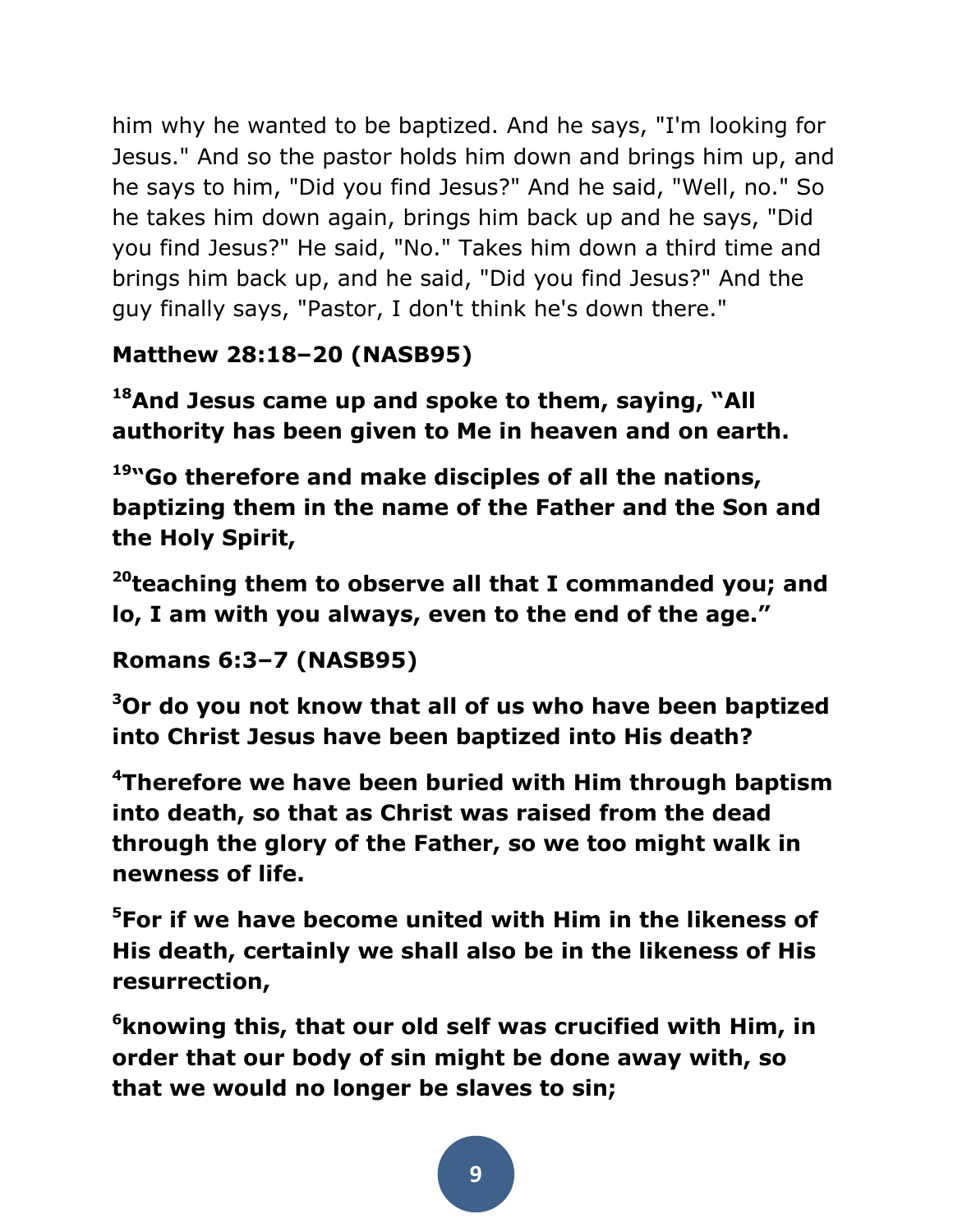**7 for he who has died is freed from sin.** 

```
Galatians 3:27 (NASB95)
```
**<sup>27</sup>For all of you who were baptized into Christ have clothed yourselves with Christ.** 

```
Acts 16:31–33 (NASB95)
```
**<sup>31</sup>They said, "Believe in the Lord Jesus, and you will be saved, you and your household."** 

**<sup>32</sup>And they spoke the word of the Lord to him together with all who were in his house.** 

**<sup>33</sup>And he took them that very hour of the night and washed their wounds, and immediately he was baptized, he and all his household.** 

```
Romans 6:1–2 (NASB95)
```
**<sup>1</sup>What shall we say then? Are we to continue in sin so that grace may increase?** 

**<sup>2</sup>May it never be! How shall we who died to sin still live in it?** 

We believe **in and practice the Sacraments of Baptism and Holy Communion. We believe that through the waters of Baptism, God comes to us to adopt us as His children. Through Baptism, God gives the gift of new life. We affirm the baptism of infants.**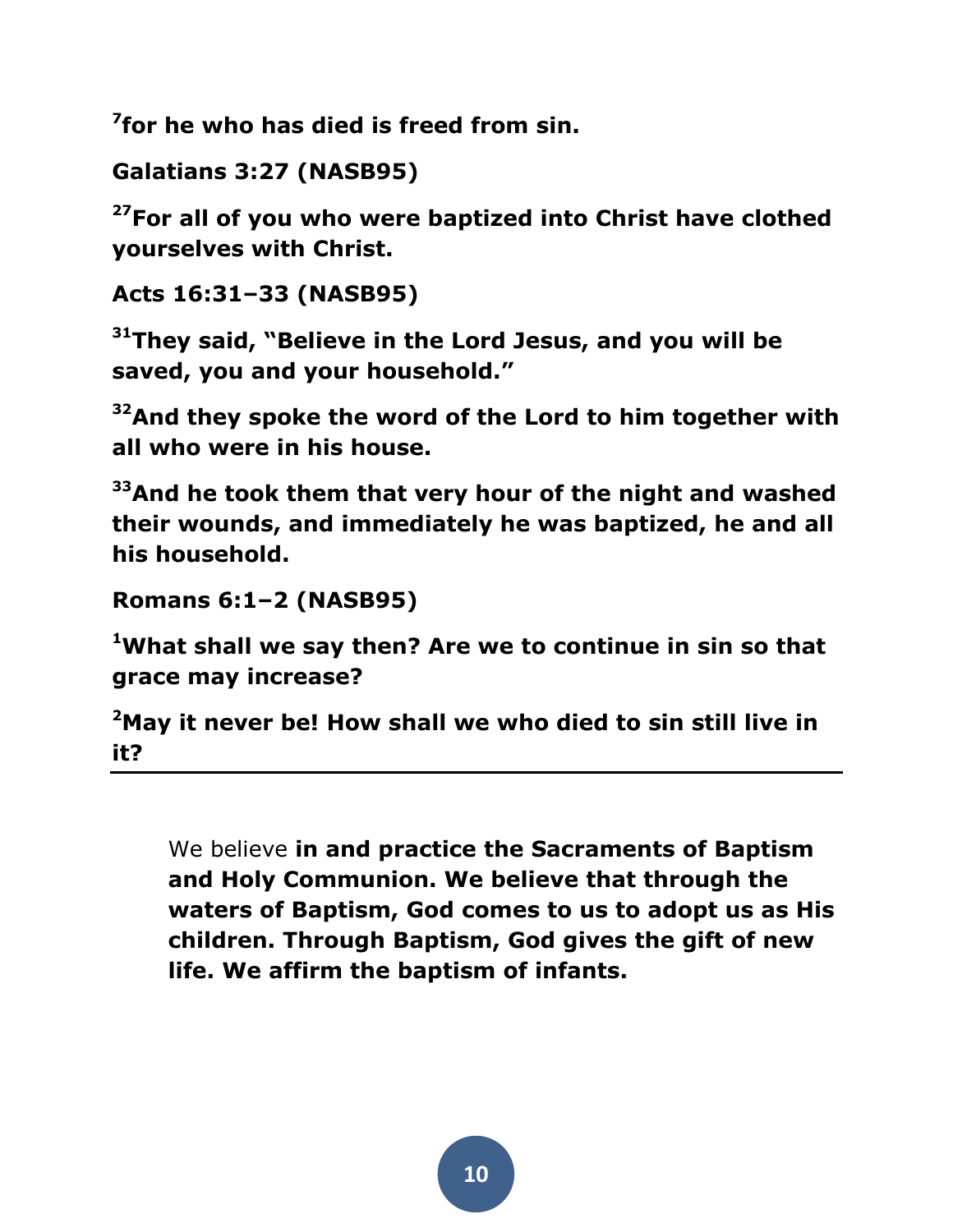**Acts 2:21 (AMP)**

**<sup>21</sup>And it shall be that whoever shall call upon the name of the Lord [invoking, adoring, and worshiping the Lord— Christ] shall be saved.** 

**Acts 2:38–39 (NASB95)** 

**<sup>38</sup>Peter said to them, "Repent, and each of you be baptized in the name of Jesus Christ for the forgiveness of your sins; and you will receive the gift of the Holy Spirit.** 

**<sup>39</sup>"For the promise is for you and your children and for all who are far off, as many as the Lord our God will call to Himself."** 

```
Ephesians 2:8–9 (NASB95)
```
**<sup>8</sup>For by grace you have been saved through faith; and that not of yourselves, it is the gift of God;** 

**<sup>9</sup>not as a result of works, so that no one may boast.** 

**Matthew 3:15But Jesus answering said to him, "Permit it at this time; for in this way it is fitting for us to fulfill all righteousness." Then he permitted Him.**

**Mark Driscoll interviewed his children and asked this question and here are some of their answers:**

**One of my kids said, "Well, he was crucified between two thieves. Why couldn't he be baptized between two sinners? If he could go to the cross and be identified with the sinners, why couldn't he go to the Jordan and be identified with the sinners?"** 

**"Well, maybe he was just showing us how we need to get baptized." He was perhaps setting the precedent for**